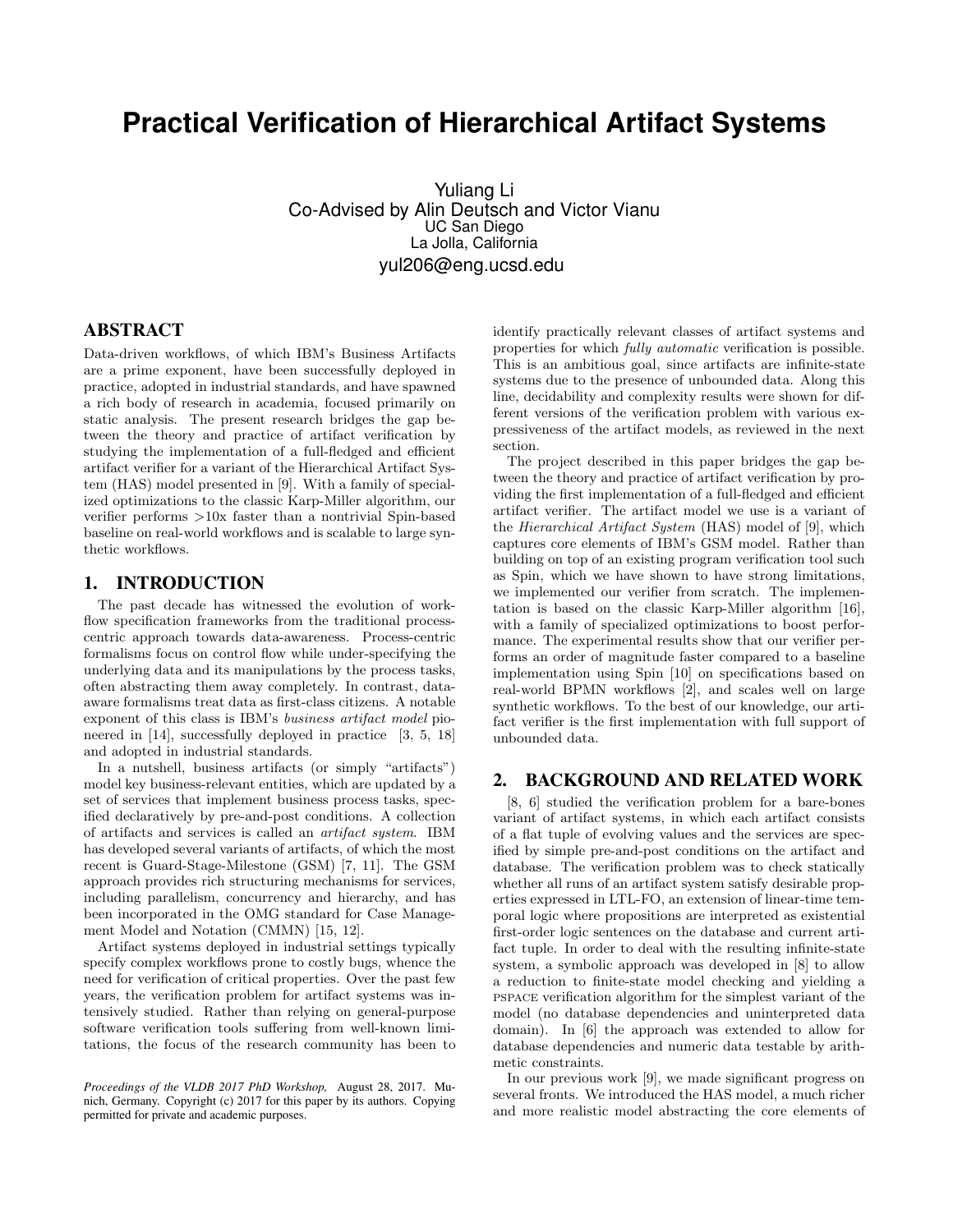the GSM model. The model features task hierarchy, concurrency, and richer artifact data (including updatable artifact relations). In more detail, a HAS consists of a database and a hierarchy (rooted tree) of tasks. Each task has associated to it local evolving data consisting of a tuple of artifact variables and an updatable artifact relation. It also has an associated set of *services*. Each application of a service is guarded by a pre-condition on the database and local data and causes an update of the data, specified by a post-condition (constraining the next artifact tuple) and an insertion or retrieval of a tuple from the artifact relation. In addition, a task may invoke a child task with a tuple of input parameters, and receive back a result if the child task completes. To express properties of HAS we introduce hierarchical LTL-FO (HLTL-FO), which is similar to LTL-FO but adapted to the hierarchy. The main results of [9] establish the complexity of checking HLTL-FO properties for various classes of HAS, highlighting the impact of various features on verification.

#### 3. MODEL AND EXAMPLE

The artifact model used in our implementation is a variant of the HAS model of [9] denoted HAS\*, which differs from the HAS model used in [9] in two respects. On one hand, it restricts HAS by disallowing arithmetic in service preand-post conditions, and requires the underlying database schema to use an *acyclic* set of foreign keys, as in the widely used Star (or Snowflake) schemas [17]. On the other hand, HAS\* extends HAS by allowing an arbitrary number of artifact relations in each task, arbitrary variable propagation, and more flexible interactions between tasks. As shown by our real-life examples, HAS\* is powerful enough to model a wide variety of business processes, and so is a good vehicle for studying the implementation of a verifier. Moreover, despite the extensions, the complexity of verifying HLTL-FO properties of HAS\* can be shown to remain expspace, by adapting the techniques of [9].

We illustrate the HAS\* model with a simplified example of order fulfillment business process based on a real-world BPMN workflow. The workflow allows customers to place orders and suppliers to process the orders. It has the following database schema:

• CUSTOMERS(id, name, address, record) ITEMS(id, item\_name, price, in\_stock) CREDIT RECORD(id, status)

In the schema, the id's are key attributes, and record is a foreign key referencing CREDIT RECORD. The CUSTOMERS table contains basic customer information and CREDIT RECORD provides each customer's credit rating. The ITEMS table contains information on all the items. The artifact system has 4 tasks:  $T_1$ :ProcessOrders,  $T_2$ :TakeOrder,  $T_3$ :CheckCredit and  $T_4$ :**ShipItem**, which form the hierarchy in Figure 1.

Intuitively, the root task ProcessOrders serves as a global coordinator which manages a pool of orders and the child tasks TakeOrder, CheckCredit and ShipItem implement the 3 processing stages of an order. At each point in a run, ProcessOrders nondeterministically picks an order from its pool, triggers one processing stage, and places it back into the pool upon completion.

ProcessOrders: The task has the artifact variables: cust\_id, item id, status which store basic information of an order. It also has an artifact relation ORDERS(cust id, item id, status) storing the orders to be processed.



Figure 1: Tasks Hierarchy

The task has 3 internal services: Initialize, StoreOrder and RetrieveOrder. Intuitively, Initialize creates a new order with cust id = item id = null. When  $ReferenceOrder$  is called, an order is non-deterministically chosen and removed from ORDERS for processing, and (cust\_id, item\_id, status) is set to be the chosen tuple. When StoreOrder is called, the current order (cust id, item id, status) is inserted into ORDERS. The latter two services are specified as follows (the specification consists of a pre-condition, a post-condition, and an update to the ORDERS artifact relation):

StoreOrder:

Pre: cust\_id ≠ null∧item\_id ≠ null∧status ≠ "Failed" Post: cust\_id = null  $\land$  item\_id = null  $\land$  status = "Init" Update: {+0RDERS(cust\_id, item\_id, status)}

RetrieveOrder :

Pre: cust\_id = null  $\land$  item\_id = null  $//$  Post: True Update: {−ORDERS(cust id, item id, status)}

TakeOrder: When this task is called, the customer enters the information of the order (cust id and item id) and the status of the order is initialized to "OrderPlaced". The task contains cust id, record and status as variables and all are return variables to the parent task. There are two services called *EnterCustomer* and *EnterItem*, that allow the customer to enter her and the item's information. The CUSTOMERS and ITEMS tables are queried to obtain the customer ID and item ID. These two services can be called multiple times to allow the customer to modify previously entered data. The task's termination condition is cust-id  $\neq$ null ∧ item\_id  $\neq$  null, at which time its variables are returned to its parent task ProcessOrders.

CheckCredit: This task checks the financial record of a customer and decides whether the supplier will go ahead with the sale. It is called when  $status = "OrderPlaced".$ It has artifact variables cust id (input variable), record and status. When the credit record is good, status is set to "Passed", and otherwise to "Failed". After status is set, the task terminates and returns status to the parent task. The task has a single service Check performing the credit check.

Check:

Pre: true // Post:

∃ $n$ ∃a CUSTOMERS(cust\_id,  $n, a$ , record)∧

 $(CREDIT\_RECORD(record, "Good") \rightarrow status = "Passed") \wedge$  $(\neg \texttt{CREDIT\_RECORD}(\texttt{record}, \text{``Good''}) \rightarrow \texttt{status} = \text{``Failed''})$ 

Note that in a service we can also specify a set of propagated variables whose values stay unchanged when the service is applied. In Check, only cust id is a propagated variable and others will be assigned new values.

ShipItem: This task checks whether the desired item is in stock by looking up the item id in the ITEMS table to see whether the in\_stock attribute equals "Yes". If so, the item is shipped to the customer (status is set to "Shipped") otherwise the order fails (status is set to "Failed"). This task is specified similarly to CheckCredit (details omitted).

Properties of HAS\* can be specified in LTL-FO. In the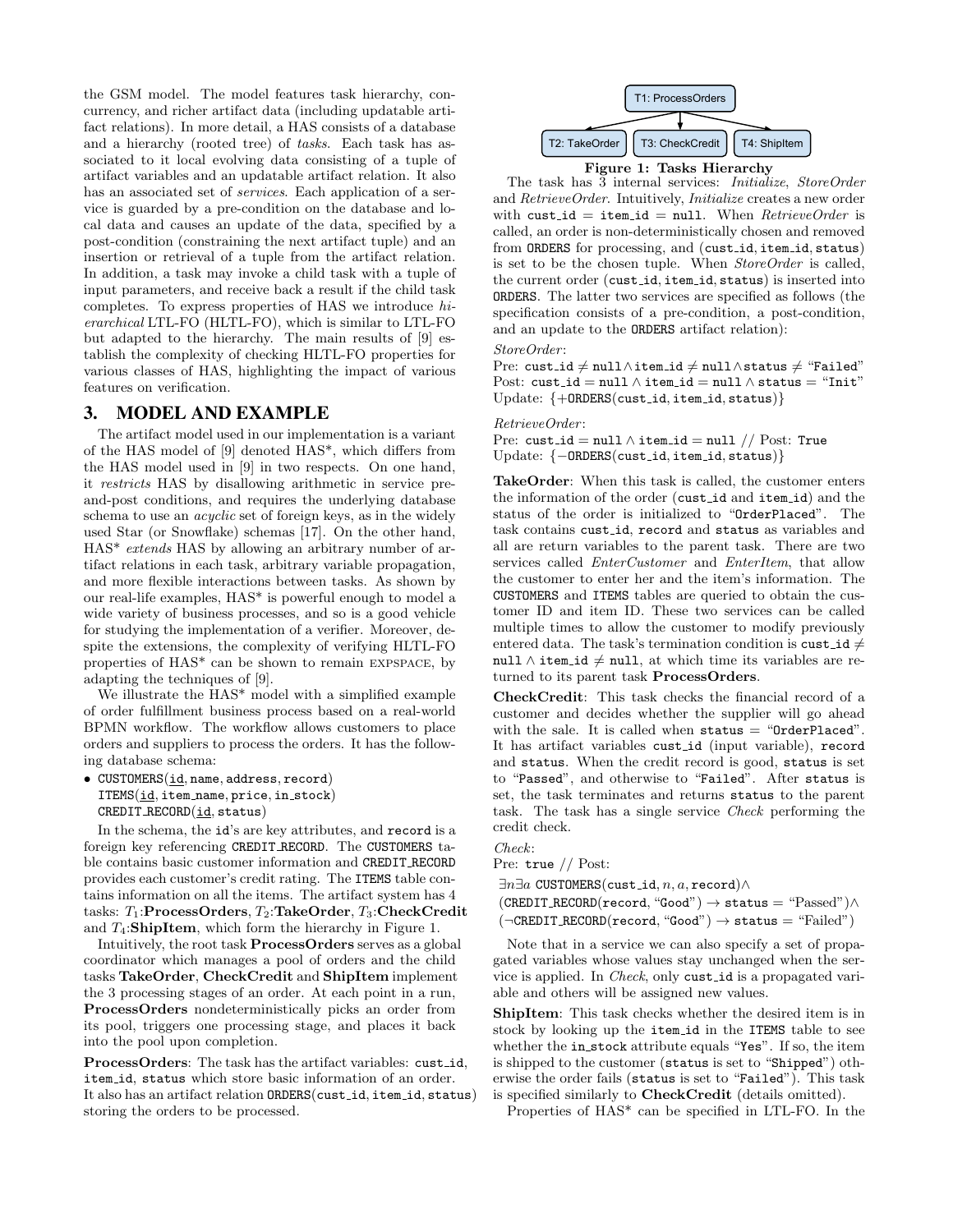above workflow, we can specify a temporal property saying "If an order is taken and the ordered item is out of stock, then the item must be restocked before it is shipped." It can be written in LTL-FO as:

 $\forall i \mathbf{G}(\texttt{EnterItem} \land \texttt{item_id} = i \land \texttt{instock} = \text{``No''}) \rightarrow$ 

 $(\neg(\mathtt{ShipItem} \land \mathtt{item_id} = i) \mathbf{U} (\mathtt{Restock} \land \mathtt{item_id} = i))$ 

# 4. VERIFIER IMPLEMENTATION

Although decidability of verification was shown in [9], a naive implementation of the expspace algorithm outlined there would be wholly impractical. Instead, our implementation brings to bear a battery of optimization techniques crucial to performance. This approach of [9] is based on developing a symbolic representation of the runs of a HAS\*. In the representation, each snapshot is summarized by:

- (i) the isomorphism type of the artifact variables, describing symbolically the structure of the portion of the database reachable from the variables by navigating foreign keys
- (ii) for each artifact relation and isomorphism type, the number of tuples in the relation that share that isomorphism type

The heart of the proof in [9] is showing that it is sufficient to verify symbolic runs rather than actual runs. Observe that because of (ii), the symbolic representation is not finite state. Indeed, (ii) requires maintaining a set of counters, which can grow unboundedly. Therefore, the verification algorithm relies on a reduction to state reachability in Vector Addition Systems with States (VASS) [4]. A VASS is a finite-state machine augmented with positive counters that can be incremented and decremented (but not tested for zero). This is essentially equivalent to a Petri Net.

A direct implementation of the above algorithm is impractical because the resulting VASS can have exponentially many states and counters in the input size, and state-of-theart VASS tools can only handle a small number of counters  $(<100)$  [1]. To mitigate the inefficiency, our implementation never generates the whole VASS but instead lazily computes the symbolic representations on-the-fly. Thus, it only generates reachable symbolic states, whose number is usually much smaller. In addition, isomorphism types in the symbolic representation are replaced by partial isomorphism types, which store only the subset of constraints on the variables imposed by the current run, leaving the rest unspecified. This representation is not only more compact, but also results in an exponentially smaller search space. Then our verifier performs the (repeated) state reachability search using the classic Karp-Miller algorithm [16] with three specialized optimizations to further accelerate the search. We discuss these next.

State Pruning The classic Karp-Miler algorithm is wellknown to be inefficient and pruning is a standard way to improve its performance [16]. We introduce a new pruning technique which can be viewed as a generalization of the strategies in [16]. The high-level idea is that when a new state  $\overline{I}$  is found, if there exists a reached state  $I'$  such that all states reachable from  $I$  are also reachable from  $I'$ , then we can stop exploring  $I$  immediately. In this case, we call  $I'$ a superstate of I and I a substate. Similarly, if there exists a reached state  $I'$  which is a substate of  $I$ , then we can prune  $I'$  and its successors. Compared to [16], our pruning is more aggresive, resulting in a much smaller search space.

As shown in Section 5, the performance of the verifier is significantly improved.

Data Structure Support When the above optimization is applied, a frequent operation during the search is to find substates and superstates of a given candidate state in the current set of reached symbolic states. This operation becomes the performance bottleneck when there is a large number of reached states. We accelerate the superstate and substate queries with a Trie index and an Inverted-Lists index, respectively.

Static Analysis The verifier statically analyzes and simplifies the input workflow with a preprocessing step. We notice that in real workflows, some contraints in the specification can never be violated in a symbolic run, and thus can be removed. For example, for a constraint  $x = y$  in the specification, where x, y are variables, if  $x \neq y$  does not appear anywhere in the specification and is not implied by other constraints, then  $x = y$  can be safely removed from the specification without affecting the result of the verification algorithm.

### 5. EXPERIMENTAL RESULTS

We evaluated the performance of our verifier using both real-world and synthetic artifact specifications.

The Real Set As the artifact approach is still new to the industry, real-world processes available for evaluation are limited. We therefore built an artifact system benchmark specific to business processes, by rewriting the more widely available process-centric BPMN workflows as HAS\* specifications. There are numerous sources of BPMN workflows, including the official BPMN website [2], that provides 36 workflows of non-trivial size. To rewrite these workflows into the HAS\*, we manually added the database schema, artifact variables/relations, and services for updating the data. Among the 36 real-world BPMN workflows collected from the official BPMN website bpmn.org, our model is sufficiently expressive to specify 32 of them in HAS\* and can thus be used for performance evaluation. The remaining ones cannot be expressed in HAS\* because they involve computing aggregate functions or updating the artifact relations in ways that are not supported in the current model. We will consider these features in our future work.

The Synthetic Set The second benchmark we used for evaluation is a set of randomly generated HAS specifications. All components of each specification, including DB schema, task hierarchy and services, are generated fully at random of a certain size. The ones with empty search space due to unsatisfiable conditions are removed from the benchmark. Table 1 shows some statistics of the benchmarks.

|               |     | Dataset Size #Relations #Tasks #Variables #Services |       |       |       |
|---------------|-----|-----------------------------------------------------|-------|-------|-------|
| Real          | -32 | 3.563                                               | 3.219 | 20.63 | 11.59 |
| Synthetic 120 |     |                                                     | 5     | 75    | 75    |

Table 1: Statistics of the Two Sets of Workflows

Baseline and Setup We compare our verifier with a simpler implementation built on top of Spin, a widely used software verification tool [10]. Building such a verifier is by itself a challenging task since Spin is incapable of handling data of unbounded size, present in the HAS\* model. We managed to build a Spin-based verifier supporting a restricted version of out model, without updatable artifact relations.